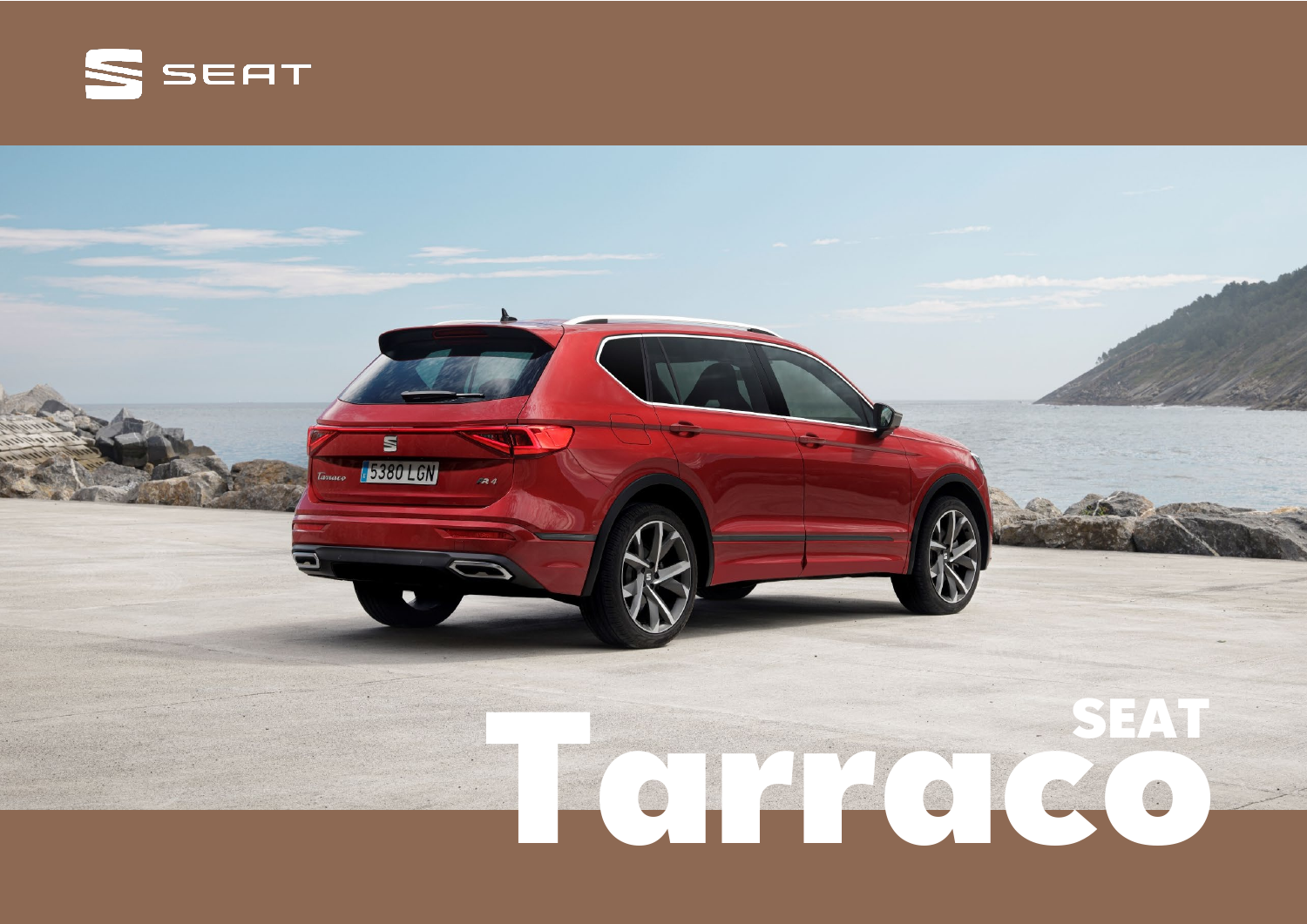| <b>SEAT Tarraco Model Range</b>                                   |                           |                                               |
|-------------------------------------------------------------------|---------------------------|-----------------------------------------------|
| FR 4Drive                                                         | $$64,900$ + On Road Costs | Government Clean Car Programme Neutral Zone * |
| <b>Technical Data</b>                                             |                           | FR 4Drive                                     |
| Engine Type                                                       |                           | Turbo Petrol                                  |
| Cylinders / Displacement                                          |                           | 4/1,984cc                                     |
| Power Output - kW / HP @ rpm                                      |                           | 140 / 190 @ 4,200-6,000                       |
| Torque - Nm @ rpm                                                 |                           | $320 \text{ } @ 1,500 - 4,100$                |
| <b>Emissions Standard</b>                                         |                           | EU6                                           |
| <b>Drive Train</b>                                                |                           | All Wheel Drive                               |
| Transmission                                                      |                           | 7 Speed DSG                                   |
| Dimensions - Length / Width / Height (mm)                         |                           | 4,735 / 1,839 / 1,658                         |
| Luggage Capacity - 7 seats / 5 seats / 2 seats (litres)           |                           | 230 / 700 / 1,775                             |
| <b>Fuel Capacity (litres)</b>                                     |                           | 60                                            |
| Weight in kg (In running order with driver / Max. weight allowed) |                           | 1,808 / 2,520                                 |
| Max Towing Weight in kg (Unbraked / Braked)                       |                           | 750 / 2,250                                   |
|                                                                   |                           |                                               |

| Performance & Efficiency                                                                                                                                | FR 4Drive |
|---------------------------------------------------------------------------------------------------------------------------------------------------------|-----------|
| 0-100 km/h in Seconds                                                                                                                                   | 7.8       |
| Maximum Speed in km/h                                                                                                                                   | 210       |
| Fuel Economy - NEDC Combined (Litres/100km) **                                                                                                          | 7.0       |
| Fuel Economy - WLTP-3P Combined (Litres/100km) ***                                                                                                      | 7.9       |
| CO2 - WLTP-3P Combined [g/km] ***                                                                                                                       | 179       |
| * All Continuous Office Car Displayers to the start fund popposed to display the displayer. No analyze a component of the second of first of the second |           |

Government Clean Car Programme begins 1 April 2022 and is subject to legislation. Neutral Zone means no credit received or fee paid.

\*\* The figures provided are NEDC equivalent calculated from official manufacturer's WLTP tests in accordance with EU legislation.

\*\*\* Converted to WLTP-3P from official manufacturer's WLTP tests using a vehicle 1,866 kg in weight.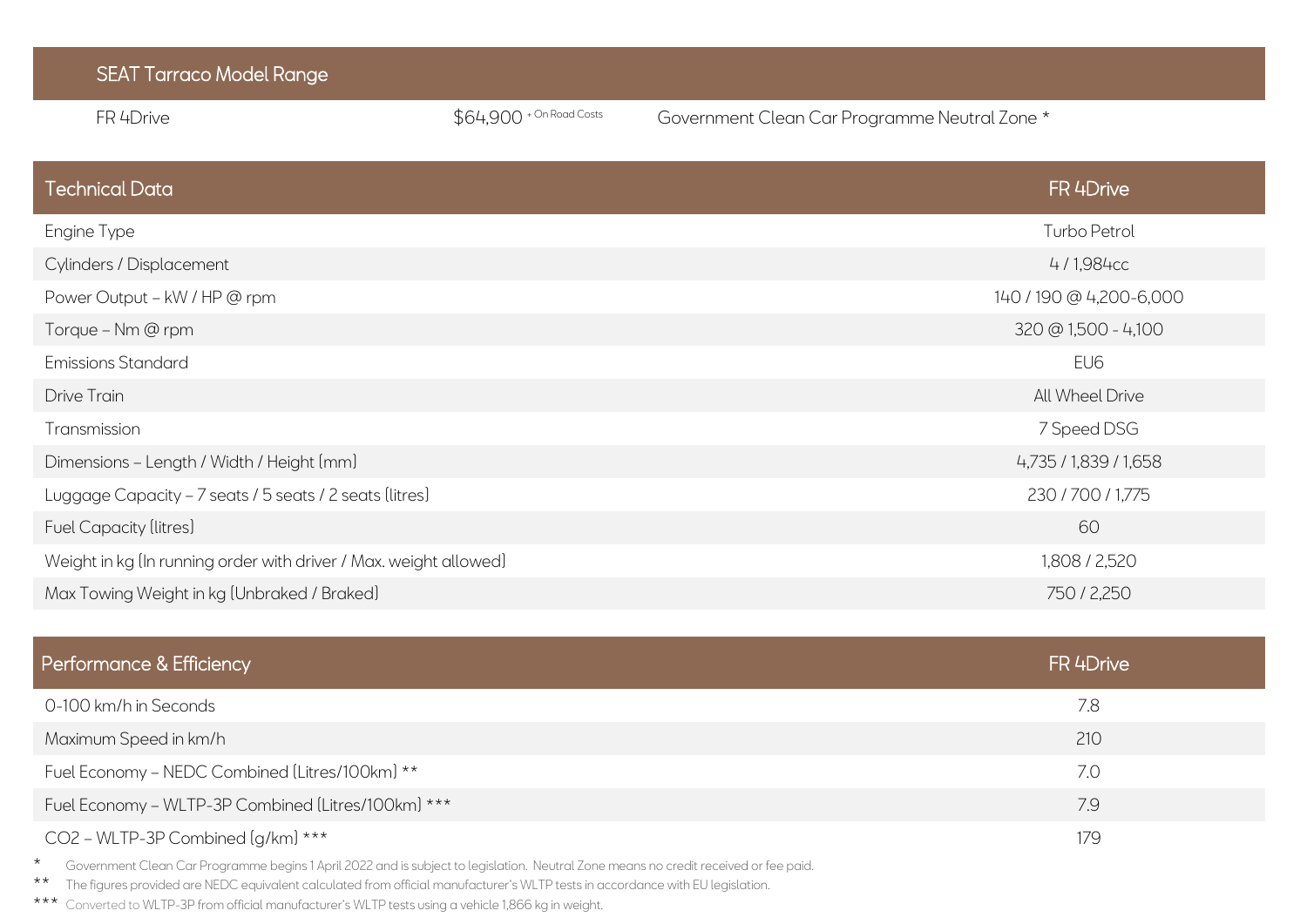| <b>Safety &amp; Security</b>                                                                                             | FR 4Drive    |
|--------------------------------------------------------------------------------------------------------------------------|--------------|
| Front Assist, City Emergency Braking and pedestrian & cyclist protection                                                 | $\checkmark$ |
| Adaptive cruise control                                                                                                  | $\checkmark$ |
| Blind spot detection including rear cross traffic alert                                                                  | $\checkmark$ |
| Rear view camera                                                                                                         | $\checkmark$ |
| Top view camera                                                                                                          | $\checkmark$ |
| Driver and front passenger front and side airbags                                                                        | $\checkmark$ |
| Front passenger airbag de-activation                                                                                     | $\checkmark$ |
| Curtain airbags                                                                                                          | $\checkmark$ |
| Driver's knee airbag                                                                                                     | $\checkmark$ |
| Active front head restraints (only with leather on FR)                                                                   | $\checkmark$ |
| ISOFIX points and top tether anchorage points in front passenger seat and outer rear seats                               | $\checkmark$ |
| Traction Control System [ASR] + Anti-lock brakes [ABS]                                                                   | $\checkmark$ |
| Electronic Stability Control (ESC)                                                                                       | $\checkmark$ |
| XDS Electronic differential lock system (maximises road holding and improves cornering)                                  | $\checkmark$ |
| Alarm (perimeter and interior monitoring)                                                                                | $\checkmark$ |
| Tyre pressure monitor                                                                                                    | $\checkmark$ |
| Tiredness recognition                                                                                                    | $\checkmark$ |
| Lane keeping system                                                                                                      | $\checkmark$ |
| Exit Assist: warning of car approaching when exiting vehicle                                                             | $\checkmark$ |
| Pre-crash assist: car tightens seatbelts, activates hazard lights, rolls up windows and closes sunroof if crash detected | $\checkmark$ |
| Euro NCAP Safety Rating                                                                                                  | *****        |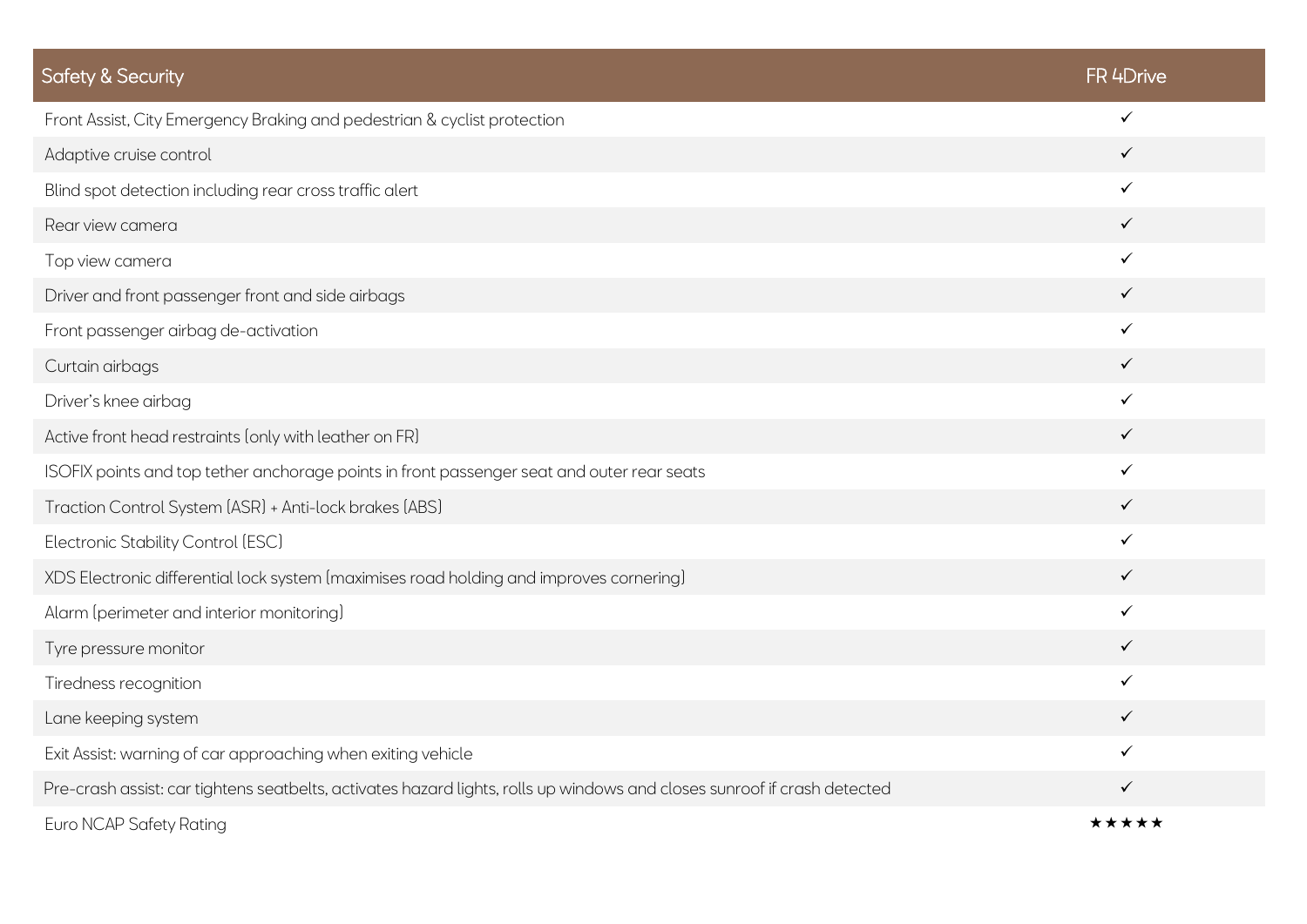| Technology                                                                                                                    |            | FR 4Drive    |
|-------------------------------------------------------------------------------------------------------------------------------|------------|--------------|
| 9.2" colour touchscreen including Bluetooth, 2 USB-C ports, aux-in port, integrated voice control and eight<br>speakers       |            | $\checkmark$ |
| Full Link including Android Auto and wireless Apple CarPlay                                                                   |            | $\checkmark$ |
| Wireless phone charger                                                                                                        | PB1        | \$450        |
| Navigation with Mapcare (map updates for three years)                                                                         |            | $\checkmark$ |
| BeatsAudio <sup>™</sup> sound system featuring 9 premium speakers, 1 subwoofer box, 400W Amplifier and surround<br>technology | PNB        | \$950        |
| SEAT Drive Profile with Driving Experience button that adjusts steering response, throttle response and gear shifts           |            | $\checkmark$ |
| Dynamic Chassis Control (only on FR 4Drive)                                                                                   | <b>PDC</b> | \$1,750      |
| Keyless Entry and Go (KESSY)                                                                                                  |            | $\checkmark$ |
| USB-C charging port for rear seats                                                                                            |            | $\checkmark$ |
| 10.25" digital instrument cluster                                                                                             |            | ✓            |

| <b>Interior Specification</b>                                                     |    | FR 4Drive    |
|-----------------------------------------------------------------------------------|----|--------------|
| Triple zone climate control with rear air conditioning control panel              |    |              |
| Black cloth and alcantara upholstery                                              |    | $\checkmark$ |
| Sports front seats with integrated headrests - not with leather                   |    | $\checkmark$ |
| Black leather upholstery with sports comfort front seats                          | PL | \$1,600      |
| Heated steering wheel and heated front & rear (outside seats of second row) seats |    |              |
| Driver and passenger seat with lumbar adjustment                                  |    |              |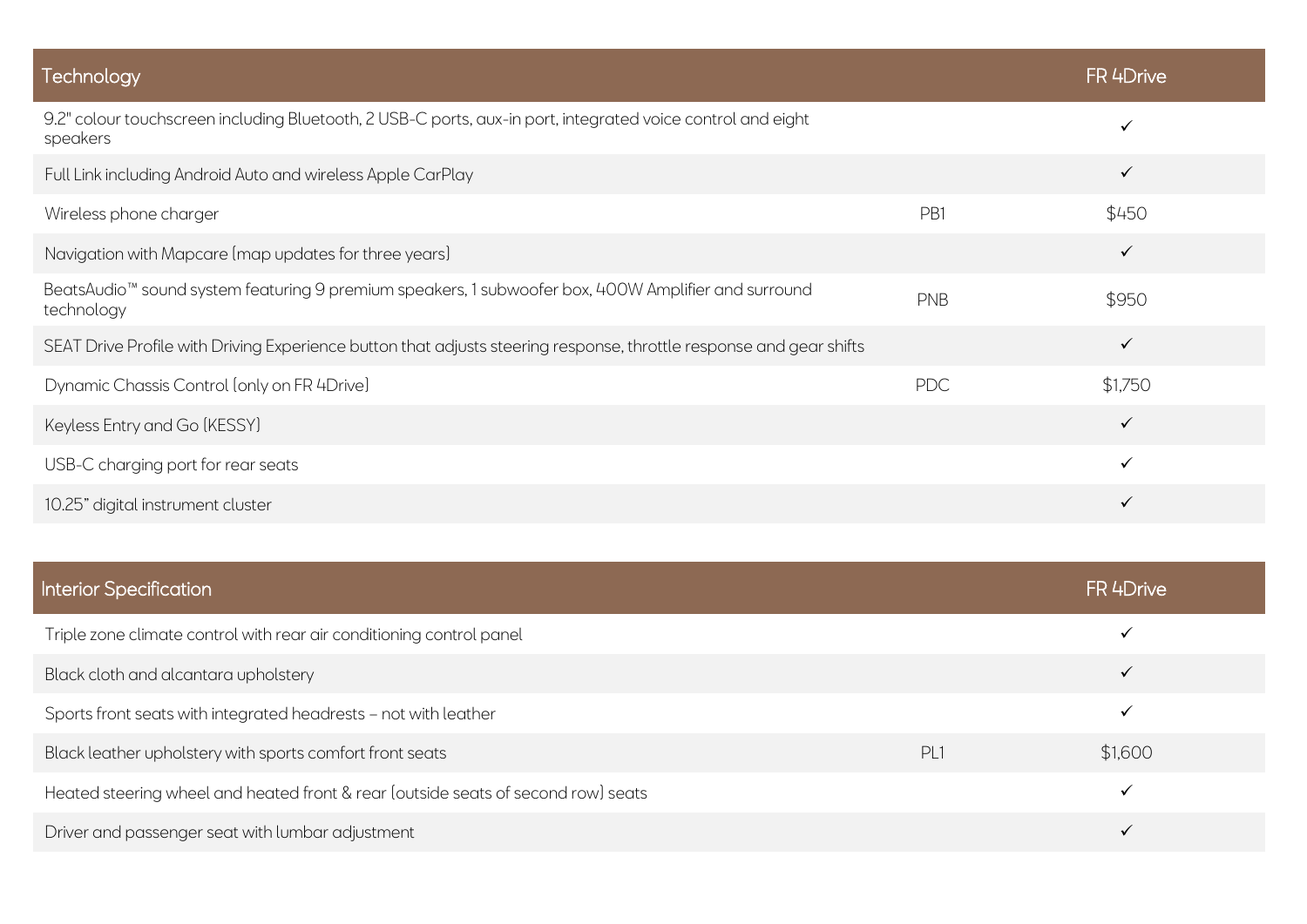| Electric driver's seat with memory function for seat and exterior mirrors | $\checkmark$ |
|---------------------------------------------------------------------------|--------------|
| Backrest release for front passenger seat (only with leather)             | $\checkmark$ |
| Front seat back storage pockets                                           | $\checkmark$ |
| Adjustable front armrest with storage compartment and air outlet in rear  | $\checkmark$ |
| Dashboard with silver moulding                                            | $\checkmark$ |
| Auto-dimming rear-view mirror                                             | $\checkmark$ |
| Electric parking brake                                                    | $\checkmark$ |
| Front foot well illumination                                              | $\checkmark$ |
| White interior ambient lighting & LED interior illumination               | $\checkmark$ |
| Black interior roof                                                       | $\checkmark$ |
| Glasses storage compartment in roof console (not available with sunroof)  | $\checkmark$ |
| Illuminated doorstep in front doors                                       | $\checkmark$ |
| Leather steering wheel with integrated audio and phone controls           | $\checkmark$ |
| Steering wheel-mounted gearshift paddles                                  | $\checkmark$ |
| Sports pedals in aluminium design                                         | $\checkmark$ |
| Rear armrest and easy back seat release mechanism from boot               | $\checkmark$ |
| Seven seats                                                               | $\checkmark$ |
| 2nd row forwards & backwards moveable                                     | $\checkmark$ |
| Split folding 2nd row seats [2/3 : 1/3]                                   | $\checkmark$ |
| Illuminated boot                                                          | $\checkmark$ |
| Four cargo rings in the boot                                              | ✓            |
| Luggage compartment floor with split function                             | $\checkmark$ |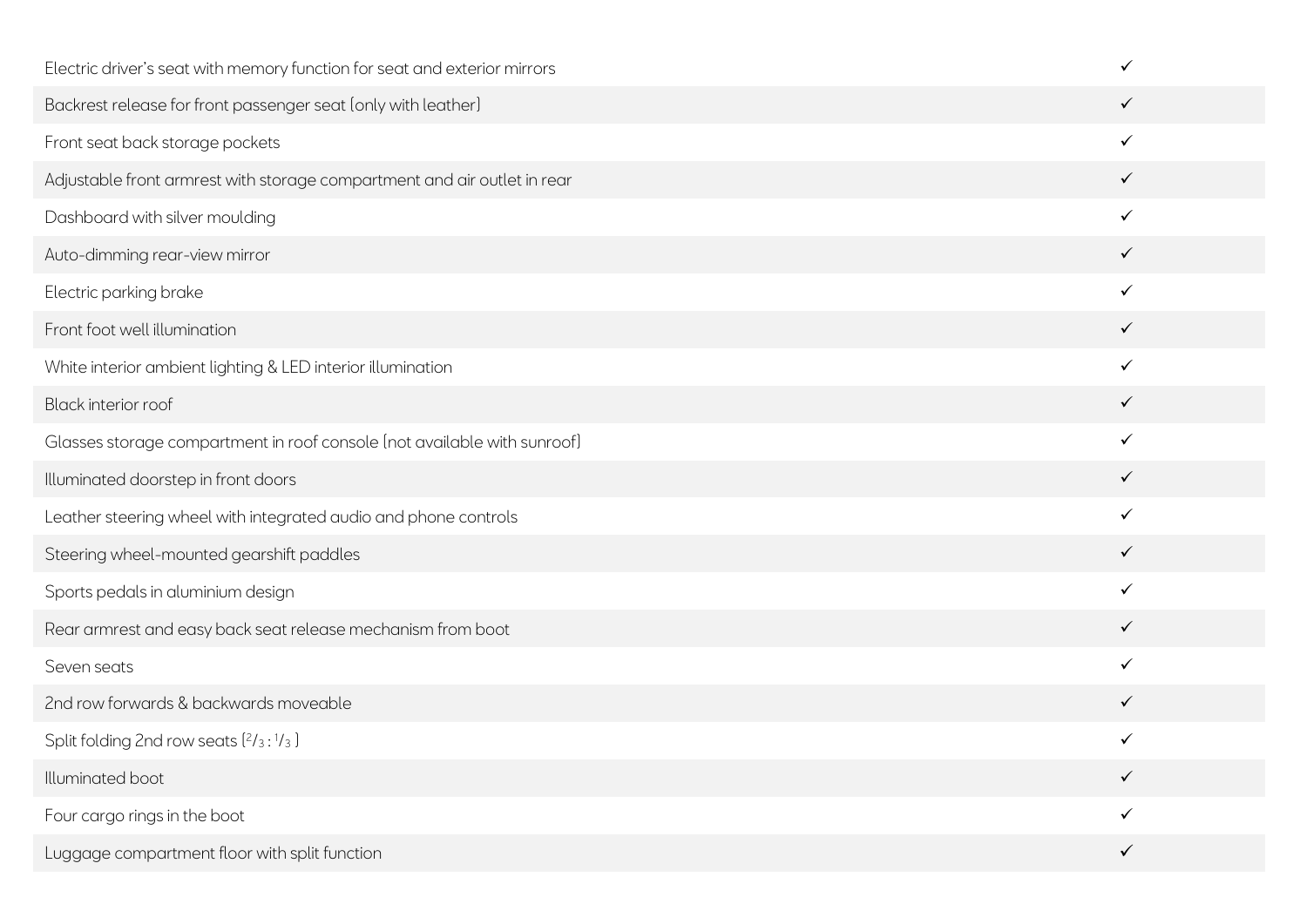| <b>Exterior Specification</b>                                           |     | FR 4Drive    |
|-------------------------------------------------------------------------|-----|--------------|
| LED Daytime Running Lights                                              |     | $\checkmark$ |
| Full LED headlights (includes dipped and main beam)                     |     | $\checkmark$ |
| Front fog lights with cornering function                                |     | $\checkmark$ |
| Lights with automatic coming and leaving home function                  |     | $\checkmark$ |
| Front grill in Cosmo Grey in specific design                            |     | $\checkmark$ |
| Rain and light sensors                                                  |     | $\checkmark$ |
| Electrically adjustable, heated and folding door mirrors                |     | $\checkmark$ |
| Welcome light silhouette from door mirrors                              |     | $\checkmark$ |
| Exterior mirror on passenger side with lowering function when reversing |     | $\checkmark$ |
| Door mirrors in Cosmo Grey                                              |     | $\checkmark$ |
| <b>Black roof rails</b>                                                 |     | $\checkmark$ |
| Chrome roof rails and window surrounds                                  | PIB | \$700        |
| Dark tinted rear windows                                                |     | $\checkmark$ |
| Panoramic sunroof                                                       | PTA | \$2,000      |
| Remote central locking                                                  |     | $\checkmark$ |
| Rear parking sensors                                                    |     | $\checkmark$ |
| Park assist with front parking sensors                                  |     | $\checkmark$ |
| Wider wheel arch mouldings in black                                     |     | $\checkmark$ |
| Hands-free electric tailgate                                            |     | $\checkmark$ |
| LED taillights including coast-to-coast light                           |     | $\checkmark$ |
| Electrically released tow bar with 50mm ball (factory fitment)          | PGR | \$1,300      |
| Exclusive paint: Oryx White, Merlot Red and Dark Camouflage             |     | \$700        |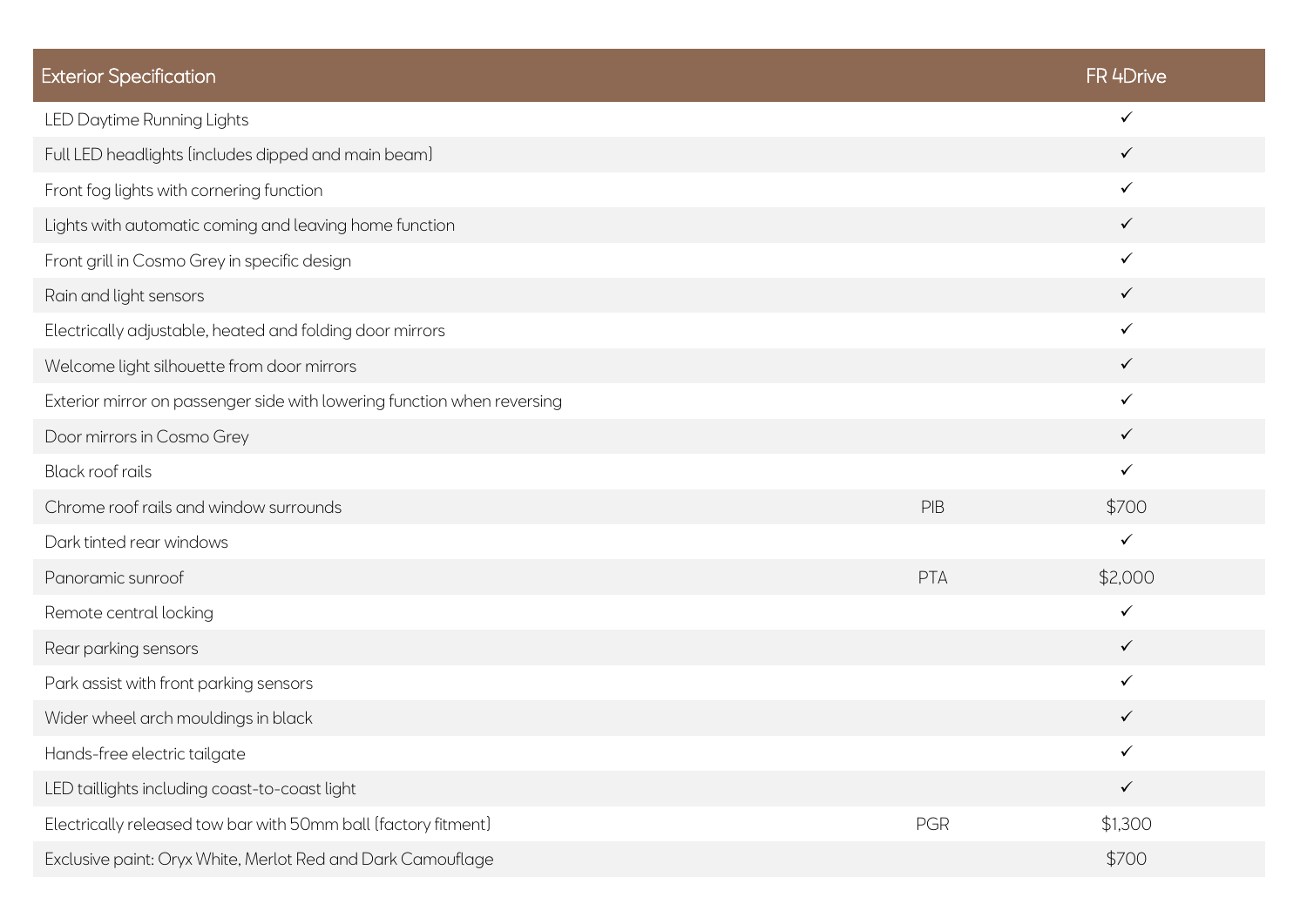| Wheels                                                                     |            | FR 4Drive |
|----------------------------------------------------------------------------|------------|-----------|
| Space-saving spare wheel                                                   |            |           |
| 19" Exclusive with 255/45 R19 tyres                                        |            |           |
| 20" Supreme in Cosmo Grey with 255/40 R20 tyres with anti-theft protection | <b>PUZ</b> | \$2,000   |
|                                                                            |            |           |





19" Exclusive 20" Supreme

| <b>SEAT CARE</b>                                                                         | FR 4Drive    |
|------------------------------------------------------------------------------------------|--------------|
| 5 years / 100,000 KMs mechanical warranty                                                |              |
| 5 years SEAT Assist roadside assistance                                                  | $\checkmark$ |
| 3-year paintwork warranty and a 12-year anti-perforation warranty                        |              |
| 5 years / 150,000 KMs mechanical warranty                                                | \$700        |
| 3 years / 45,000 KMs Scheduled Maintenance Refer SEAT Store for full details of coverage | \$1,550      |
| 5 years / 75,000 KMs Scheduled Maintenance Refer SEAT Store for full details of coverage | \$2,750      |